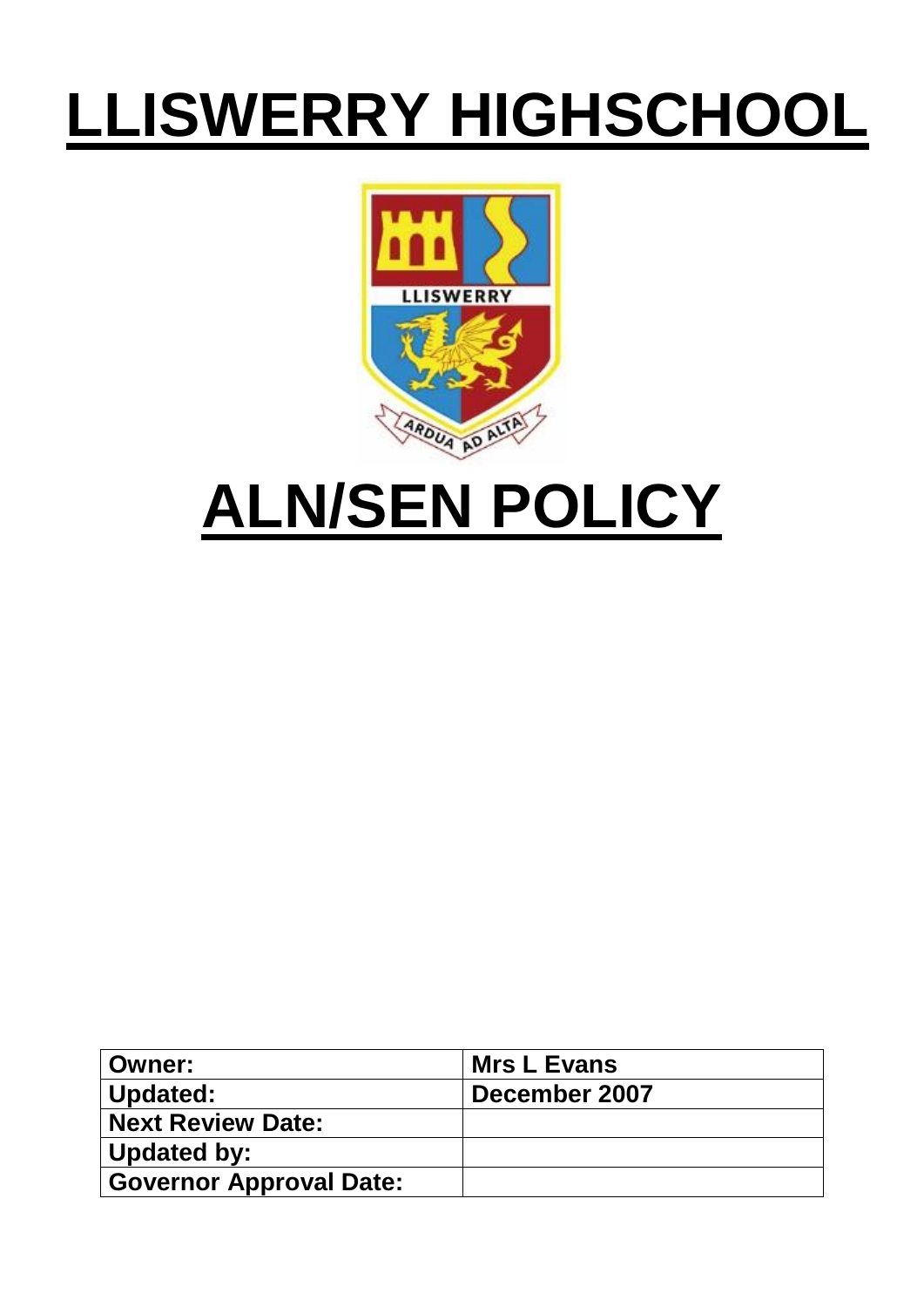## **LLISWERRY HIGH SCHOOL ALN/SEN POLICY**

#### **Rationale**

Lliswerry High School, as part of its mission of promoting Learning for Life is committed to providing an appropriate and high quality education to all of its pupils. Its philosophy is based on the principle of educational and social inclusion. All pupils, regardless of academic ability, age, religion, gender, ethnicity, sexual orientation, impairment or social class are given access to a broad, balanced and relevant curriculum, including the full range of educational facilities and extra curricular activities.

We believe that all pupils should be equally valued and strive to eliminate prejudice and discrimination and develop an environment where they can flourish and feel safe.

Lliswerry High School is committed to inclusion. Part of its strategic planning for improvement is to develop cultures, policies and practices that include all learners. We aim to engender a sense of community and belonging, and to offer new opportunities to learners who may have experienced previous difficulties. This does not mean that we will treat all learners in the same way, but that we seek to respond to learners in ways which take account of their varied life experiences and needs.

It is our belief that educational inclusion is about equal opportunities for all learners, whatever their academic ability, age, religion, gender, ethnicity, sexual orientation, impairment or social class. It is our policy to pay particular attention to the provision for and the achievement of different groups of learners: including,

- girls and boys, men and women
- minority ethnic and faith groups, Travellers, asylum seekers and refugees those who need support to learn English as an additional language (EAL)
- those with special educational needs
- those with impairments
- those who are gifted and talented
- those who are looked after by the local authority
- those who are at risk of disaffection and exclusion and
- others such as those who are sick; who are young carers; who are in families under stress and pregnant school girls and teenage mothers

This policy describes the way we meet the needs of pupils who experience barriers to their learning. These may relate to sensory or physical impairment, learning difficulties or emotional or social development, or to factors in their environment, including the learning environment they experience in school.

We recognise that pupils learn at different rates and that there are a range of factors which affect achievement, including ability, emotional state, age and maturity. We believe that many pupils, at some time in their school career, may experience difficulties which affect their learning and recognise that these may be long or short term. We aim to identify their needs as they arise and provide teaching and learning contexts which enable them to achieve to their full potential.

Lliswerry High School sees the inclusion of pupils identified as having special educational needs as an equal opportunities issue, and we seek to promote inclusion in all of our policies and practices. We are trying to move from an ALN approach that locates a problem with a pupil to looking at what additional provision we need to make for him/her.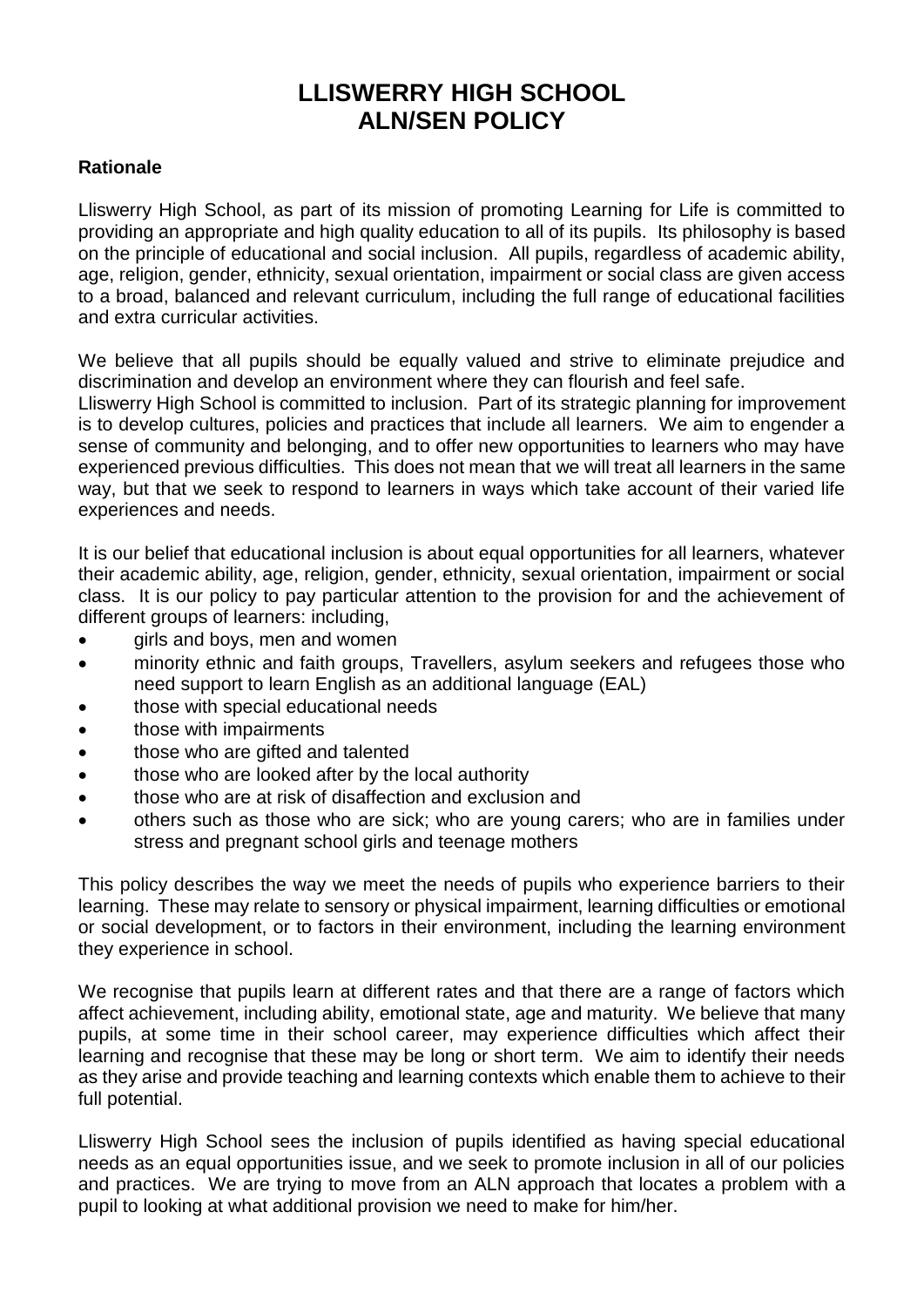#### **Objectives**

- 1. To ensure the ALN, Discrimination and other related legislation, together with relevant Codes of Practice and guidance are implemented effectively across the school.
- 2. To ensure equality of opportunity for, and to eliminate prejudice and discrimination against, pupils with special educational needs.
- 3. To continually monitor the progress of all pupils, to identify needs as they arise and to provide support as early as possible.
- 4. To provide full access to the curriculum through differentiated planning by subject teachers, ALNCO and support staff, as appropriate.
- 5. To provide specific input, matched to individual needs, in addition to differentiated class room provision, for those pupils recorded as having ALN at **School Action** or **School Action Plus**.
- 6. To ensure that pupils with ALN are perceived positively by all members of the school community and that ALN and inclusive provision is positively valued and accessed by staff and parents/carers.
- 7. To ensure that we are able to meet the needs of as wide a range as possible of children who live in our catchment area.
- 8. To involve parents/carers at every stage in plans to meet their child's additional needs.
- 9. To involve the pupils themselves in planning and in any decision making that affects them.

#### **Arrangements for coordinating ALN provision**

- 1. The ALNCO will review IDPs at least once a year, meeting with pastoral heads and external agencies to discuss additional needs concerns. For some pupils, it will be necessary to hold reviews more frequently.
- 2. At other times, the ALNCO will be alerted to newly arising concerns by referral by teaching staff, learning support staff and pastoral teams.
- 3. The ALNCO will discuss issues arising from referrals with the person referring the pupil and take appropriate action.
- 4. Targets arising from IDP meetings and reviews will be used to inform individual and where appropriate, promote/support whole class approaches to inclusion, e.g. differentiation, varied teaching styles.
- 5. The ALNCO monitors planning for ALN and supports curriculum teams with curriculum planning.
- 6. The quality and effectiveness of the provision for pupils with ALN is monitored through the formal reviews / lesson observations undertaken by the school's Senior Leadership Team and Leaders of Learning. The ALNCO participates in and receives feedback from these, as appropriate.
- 7. ALN support is primarily delivered by subject teachers through differentiated teaching methods. Additional support is provided by the ALNCO and by trained learning support assistants (LSA's). This is funded from the school's core and ALN budgets. The support timetable is reviewed annually by the ALNCO and the leadership team, in line with current pupil needs, educational initiatives / priorities such as literacy and numeracy strategies and the budget.
- 8. Support staff, teachers, ALNCO and outside agencies liaise and share developments in order to inform reviews and forward planning.

#### **Identification and Assessment Arrangements, Monitoring and Review Procedures**

The school's system for regularly monitoring, assessing and recording the progress of **all** pupils is used to identify pupils who are not progressing satisfactorily and who may have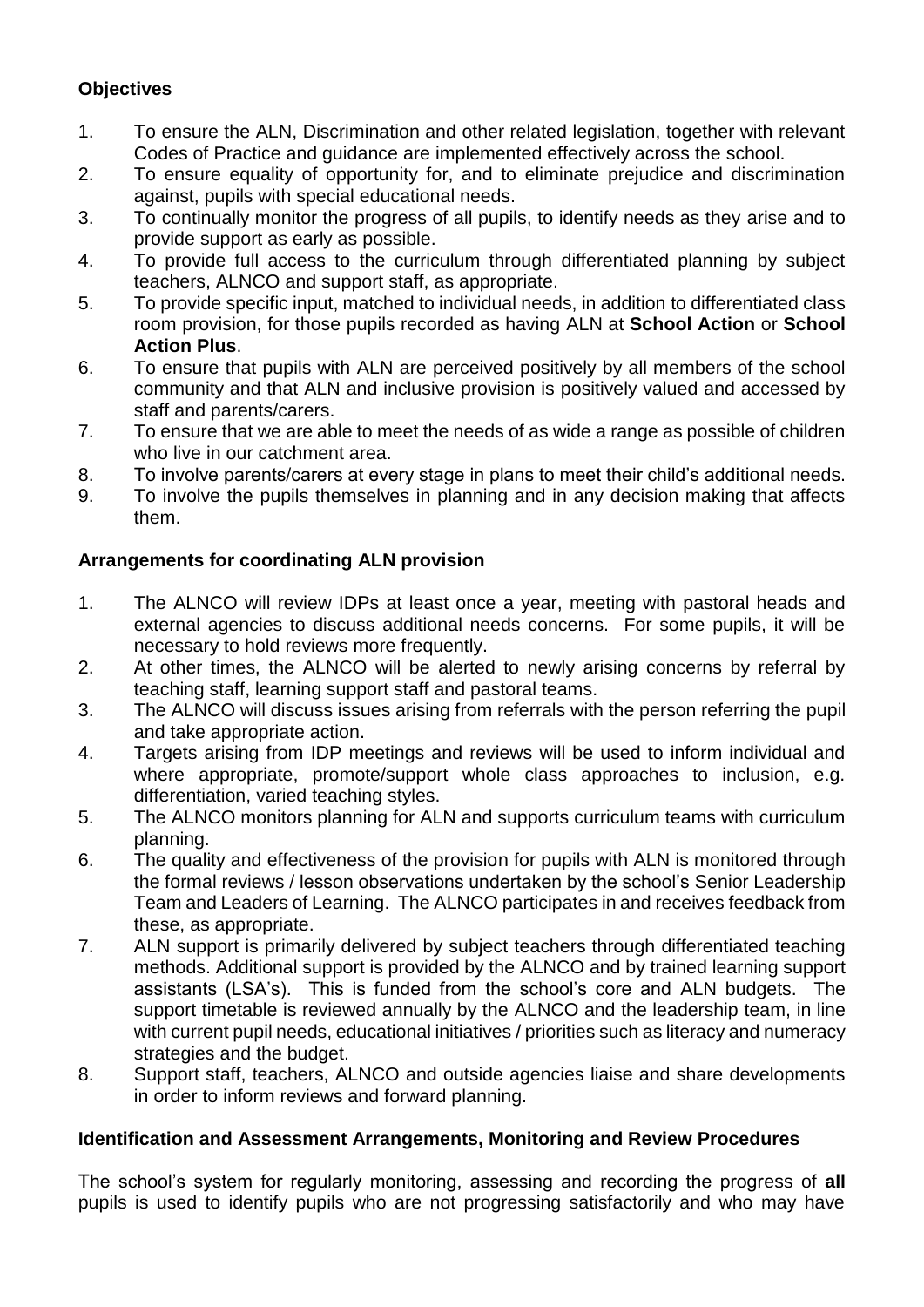additional needs. There is also reference to information provided by:

- National Curriculum assessments / descriptors for the end of a key stage
- Progress measured against the P level descriptors
- Standardised screening and assessment tools
- Observations of behavioural, emotional and social development
- An existing Statement of ALN
- Assessments by a specialist service, such as educational psychology, identifying additional needs
- Another school or LA which has identified or has provided for additional needs

Based on the school's observations and assessment information and following discussions with subject teachers, pastoral teams, the ALNCO and parents, a pupil may be recorded as needing either:

Differentiated curriculum support within the class Additional support through **School Action** provision Additional support through **School Action Plus** provision

The current criteria for **School Action** and **School Action Plus** are described in **'Criteria for Assessment'** (Newport City Council)

#### **Differentiated Curriculum Provision**

In order to make progress a pupil may only require differentiation of the lesson plans for the whole class. The differentiation may involve modifying learning objectives, teaching / learning approaches and access strategies.

Under these circumstances, a pupil's needs will be provided for within the whole class planning and individual target setting. Differentiation will be shown in the lesson planning by subject teachers.

**Monitoring** of progress will be carried out by the subject teacher and used to inform future differentiation within whole class planning.

The pupil's progress will be **reviewed** at the same intervals as for the rest of the class and a decision made about whether the pupil is making satisfactory progress at this level of intervention.

The school uses the definitions of adequate progress as suggested in the Code of Practice, that is, progress which:

- Closes the attainment gap between the pupil and his / her peers
- Prevents the attainment gap from growing wider
- Is similar to that of peers starting at the same attainment baseline, but less than the majority of peers
- Matches or betters the pupil's previous rate of progress
- Ensures full access to the curriculum
- Demonstrates an improvement in self-help or social or personal skills
- Demonstrates an improvement in the pupil's behaviour

Where a period of differentiated curriculum support has not resulted in the pupil making adequate progress OR where the nature or level of the pupil's needs are unlikely to be met by such an approach, provision at the **School Action** level may need to be made.

**School Action** provision would be indicated where there is evidence that:

There has been little or no progress made with existing interventions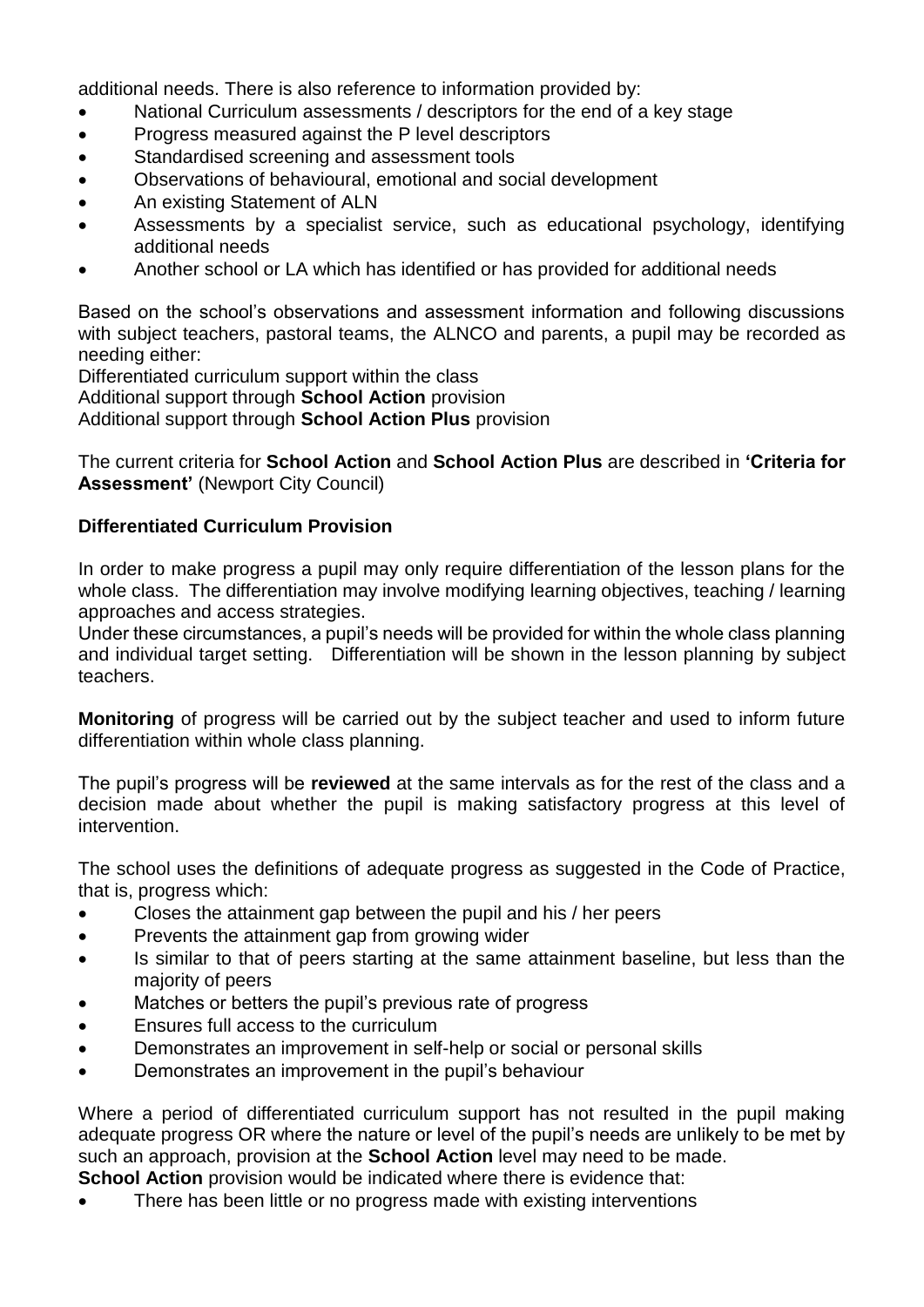- Additional support is required to develop literacy or numeracy skills
- Additional support is required for emotional, behavioural or social development
- Additional support is required for sensory or physical impairments
- Additional support is required for communication or interaction needs

There are likely to be two groups of pupils recorded at **School Action**.

- Pupils who have needs similar to other children with additional needs within the class.
- Pupils who are considered to have more severe or longer term needs that are likely to result in an application for further professional advice.

Where needs are similar, it is appropriate to support these pupils within a group, focusing on the common needs. However, there should be scope within the **School Action** plan for pupils to have **individual targets**.

Both groups of pupils will have provision for their common needs as well as some individualised support for their more unique needs. Provision will run concurrently with differentiated curriculum support.

The group will be taught by the subject teacher and in most cases supported by an LSA.

The responsibility for planning for these pupils remains with the subject teacher, **in consultation** with the ALNCO, who provides information relating to individual pupils in the form of IDP's.

A pupil receiving support at **School Action** will have an IDP.

This document forms an individual record for the pupil and contains information about schoolbased observation and assessment, a summary of the pupil's additional needs and action taken to meet them, including any advice sought from outside agencies. The LEA model, with minor adaptations, is used for this purpose.

**Monitoring** will be carried out on a regular basis with significant achievements and difficulties recorded. The ALNCO will look at the monitoring information on a half-termly basis and make adjustments to the provision for the pupil, if appropriate.

Individual Development Plans will be reviewed at least once a year, although some pupils may need more frequent reviews. The ALNCO will take the lead in the review process. Parents/carers and wherever possible, the pupil will be invited to contribute and will be consulted about any further action.

As part of the review process, the ALNCO and school colleagues, in consultation with the parents/carers, may conclude that despite receiving an individualised programme and/or concentrated support for a considerable period of time, the pupil continues to have significant needs which are not being met by current interventions. Where this is the case a decision may be made to make provision at the **School Action Plus** level.

#### **School Action Plus**

Provision at this level **always** includes the involvement of **specialist services**. A variety of support can be offered by these services, such as advice to the school about targets and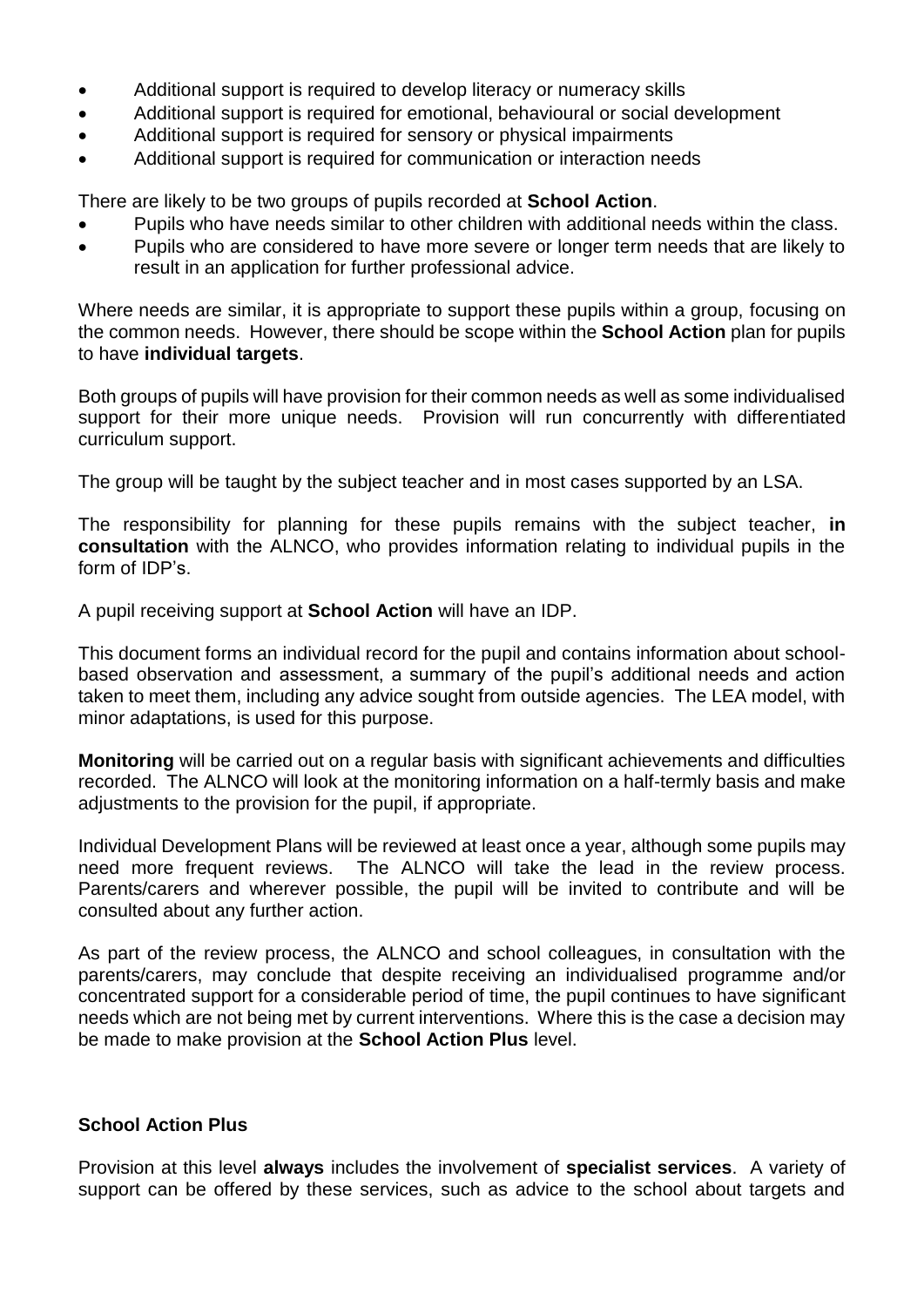strategies, specialised assessment or some direct work with the pupil. The specialist services will always contribute to the planning, monitoring and reviewing of the pupil's progress.

School Action Plus would be indicated where there is evidence that the level and duration of the pupil's additional needs are such that the pupil:

- Continues to make little or no progress in the areas of concern
- Continues working at National Curriculum levels substantially below that expected of pupils of the same age
- Continues to have difficulty in developing literacy and numeracy skills
- Has emotional, behavioural or social needs which regularly and significantly interfere with the his/her or others learning
- Has sensory or physical needs which require additional specialist equipment or regular advice or visits from a specialist service
- Continues to have communication and interaction needs that interfere with the development of social relationships and act as a barrier to learning

A pupil receiving support at School Action Plus will have an Individual Development Plan.

**Monitoring** will take place as for School Action and reviews will be at least on a termly basis. Provision will run concurrently with differentiated curriculum support.

#### **School request for a statutory assessment**

For a pupil who is not making adequate progress, despite a period of support at School Action Plus, and in agreement with the parents/carers, the school may request the LA to make a statutory assessment in order to determine whether it is necessary to make a Statement of Special Educational Needs.

The school is required to submit evidence to the LA whose weekly Panel makes a judgment about whether or not the pupil's needs can continue to be met from the resources normally available to the school. This judgment will be made using the LA's Criteria for making a request for statutory assessment.

Planning, provision, monitoring and review processes continue as before while awaiting the outcome of the request.

#### **Statement of Special Educational Needs**

A pupil who has a Statement of Special Educational Needs will continue to have arrangements as for School Action Plus together with additional support that is provided using the funds made available through the Statement.

There will be an Annual Review, chaired by the ALNCO, to review the appropriateness of the provision and to recommend to the LA whether any changes need to be made, either to the Statement or to the funding arrangements for the pupil.

#### **The Schools Arrangements for ALN and Inclusion In-Service Training**

- Meeting additional needs and Inclusion issues are targeted each year through the school's review and development processes and the related School Development Plan. In-Service training and individual professional development is linked to the targets/priorities.
- All staff have access to professional development opportunities and are able to apply for Additional Needs or Inclusion training where a need is identified either at an individual pupil or whole class level. The school's performance management system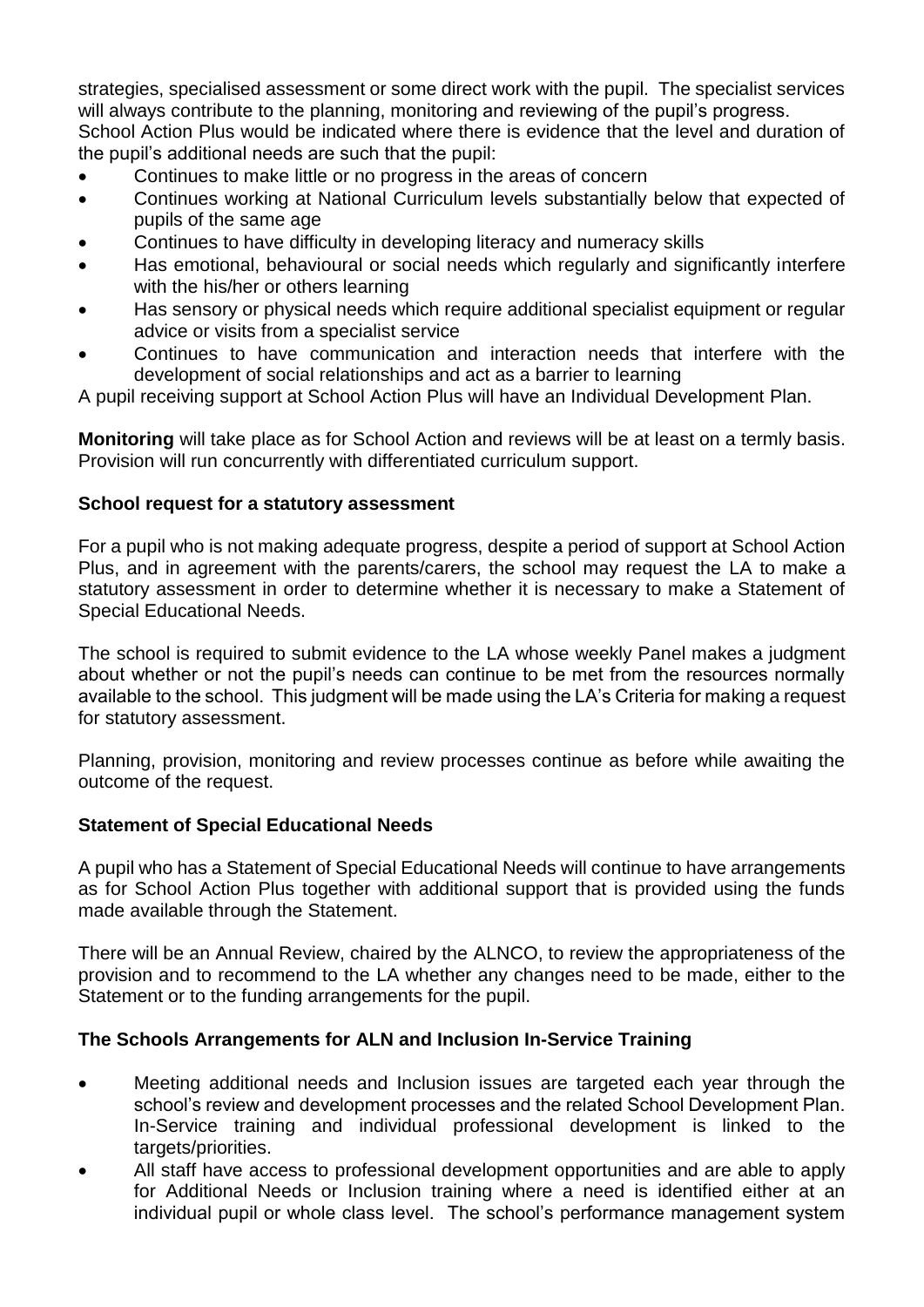plays an important role in identifying individual training/support needs.

 Support staff are encouraged to extend their own professional development and the management team will seek to provide tailor-made training where it is appropriate.

#### **The use made of teachers and facilities from outside the school, including support services**

- The Educational Psychologist visits the school regularly, following discussion at a termly Curriculum Link Meeting.
- The LA Advisory Teacher visit to provide specific information, share resources and provide in-service training.
- Specialist, direct teaching from this service is used where the school does not have the necessary in-house expertise, for example, dyslexia.
- Teachers from the Sensory Impairment Team work in school to support children, both with and without Statements, who have vision or hearing impairment. They work directly with children where this is indicated on a Statement. Class teachers plan alongside these specialists, who also attend and contribute to IDP reviews.
- The ALNCO liaises frequently with a number of other outside agencies, for example:
	- 1. SPLD Service (Specific Learning Difficulties)
	- 2. Educational Psychology Service
	- 3. Behaviour Support Team
	- 4. Learning Development Officers
	- 5. Education Welfare Services
	- 6. Social Services
	- 7. Child and Adolescent Mental Health Services
	- 8. Careers Wales
	- 9. Home Tuition
	- 10. H I Service (Hearing Impaired)
	- 11. V I Service (Visually Impaired)
	- 12. Speech and Language
	- 13. Counsellor for the Deaf
	- 14. ALN section of Newport City Council

Parents/carers are informed if any outside agency is involved.

#### **Arrangements for partnership with parents/carers**

- Staff and parents/carers are encouraged to work together to support pupils identified as having additional needs.
- Parents/carers are encouraged to be involved at all stages of the education planning process. An appointment is made by ALNCO to meet all parents/ carers whose children are being recorded as having additional needs. .
- At review meetings with parents/carers we try to always try to make sure that the pupil's strengths as well as weaknesses are discussed. Where we make suggestions as to how parents/carers can help at home, these are specific and achievable. We seek to ensure that all parents/carers go away from meetings clear about the action to be taken and the way in which outcomes will be monitored and reviewed.
- IDP targets can include targets to work towards at home, and parents/carers are always invited to contribute their views to the review process. All IDPs and reviews are copied and sent to parents/carers after meetings.
- Ideas and materials for supporting learning at home are discussed with parents/carers and distributed on request.
- Parents/carers evenings provide regular opportunities to discuss concerns and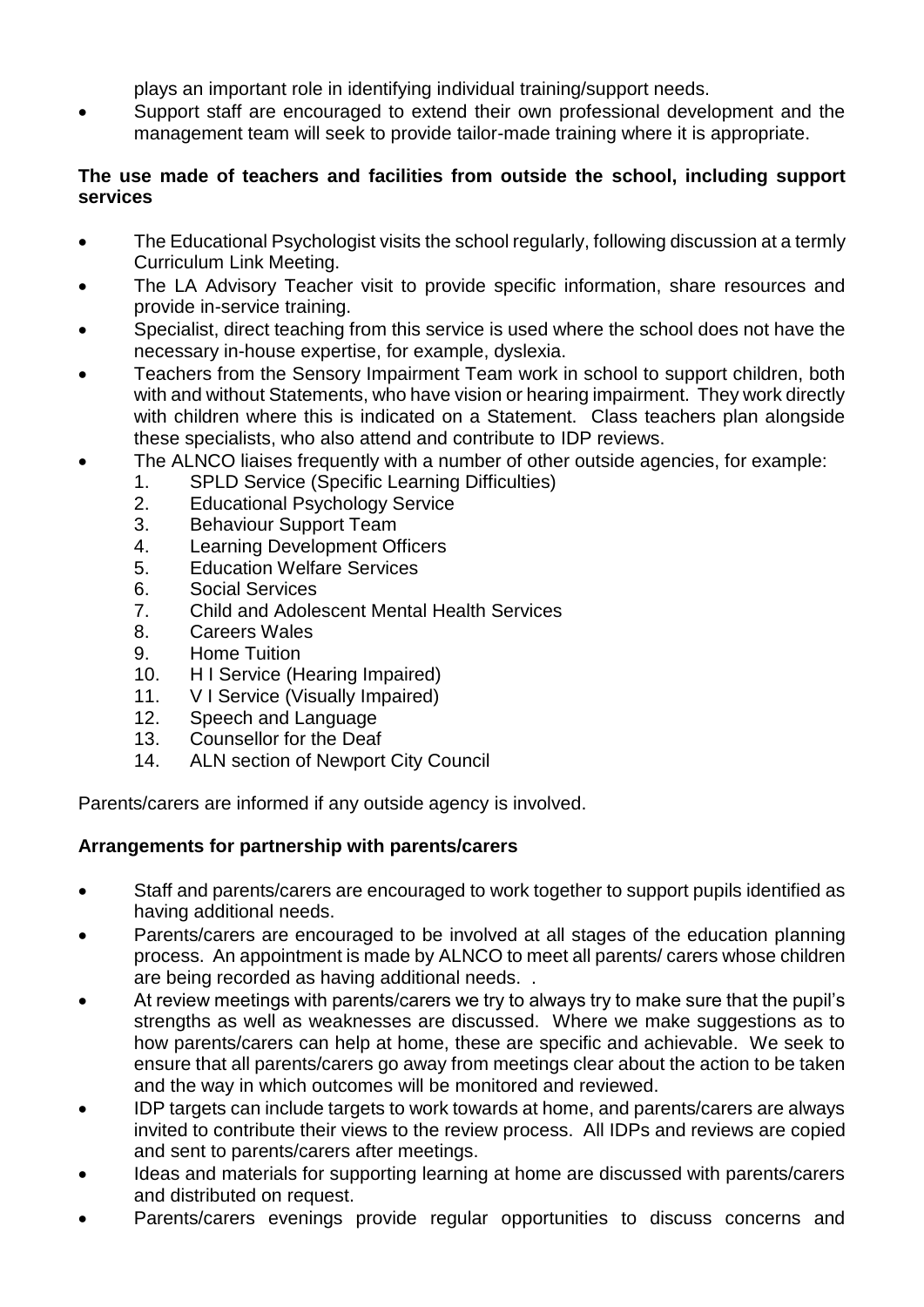progress. Parents/carers are able to make other appointments on request.

 Regular communication between school and home will help to ensure that concerns are promptly acted on. Where this does not happen, however, parents/carers are able to make a complaint by contacting the Headteacher or, if this fails to resolve the issues, the governing body. Our complaints procedures, a copy of which is available from the school, sets out the steps in making a complaint in more detail.

#### **Links with Other Schools/Transfer and Admissions Arrangements**

Pupils are admitted to the school in accordance with LEA policy and procedures. During the year, when the pupils are in Year 6, the ALNCO attends the annual statement reviews, goes to all phase-transfer meetings and visits the partner primary schools. Admissions information is recorded and risk assessments are made if and when required to ensure a smooth transition for each pupil. Parents/carers are also invited to discuss the provision that can be made to meet the identified needs of their children.

#### **Links with Health and Social Services, Education Welfare Services and any Voluntary Organisations**

- The school regularly consults health service professionals. Concerns are initially brought to the attention of the pastoral heads by the ALNCO and referrals made as appropriate.
- Social Services and the Education Welfare Service are accessed through the Social Services Team desk or the school's Education Welfare Officer as appropriate.
- There are many voluntary organisations supporting ALN. The ALNCO maintains an up to date list. Parents/carers are given details of these groups on request or as appropriate.

#### **Inclusion Principles**

- The school values pupils of all abilities and supports inclusion.
- Staff and pupils are always involved in considering the best ways to support all pupils' needs within the school. There is flexibility in approach in order to find the best placement for each child.
- Within each lesson, teaching and learning styles and organisation are flexible to ensure effective learning. Grouping to support children identified with additional needs is part of this process.
- Where appropriate, links with partner special schools are made and pupils included into the mainstream school on full or part-time basis. Liaison and planning between both schools takes place to ensure continuity and match to needs. Review meetings take place to ensure that the most appropriate provision is being made for the pupil.

#### **Access to the Environment (see School's Accessibility Policy/Action Plan)**

#### **Arrangements for Providing Access to Learning and the Curriculum (see also the school's Accessibility Policy and Disability Equality Scheme and related Action Plans)**

 The school will ensure that all pupils have access to a balanced and broadly based curriculum, and that the National Curriculum's programmes of study are flexible enough to meet every pupil's needs. (No pupil will be excluded from any learning activity due to their impairment or learning difficulty, unless it is clearly of benefit to that individual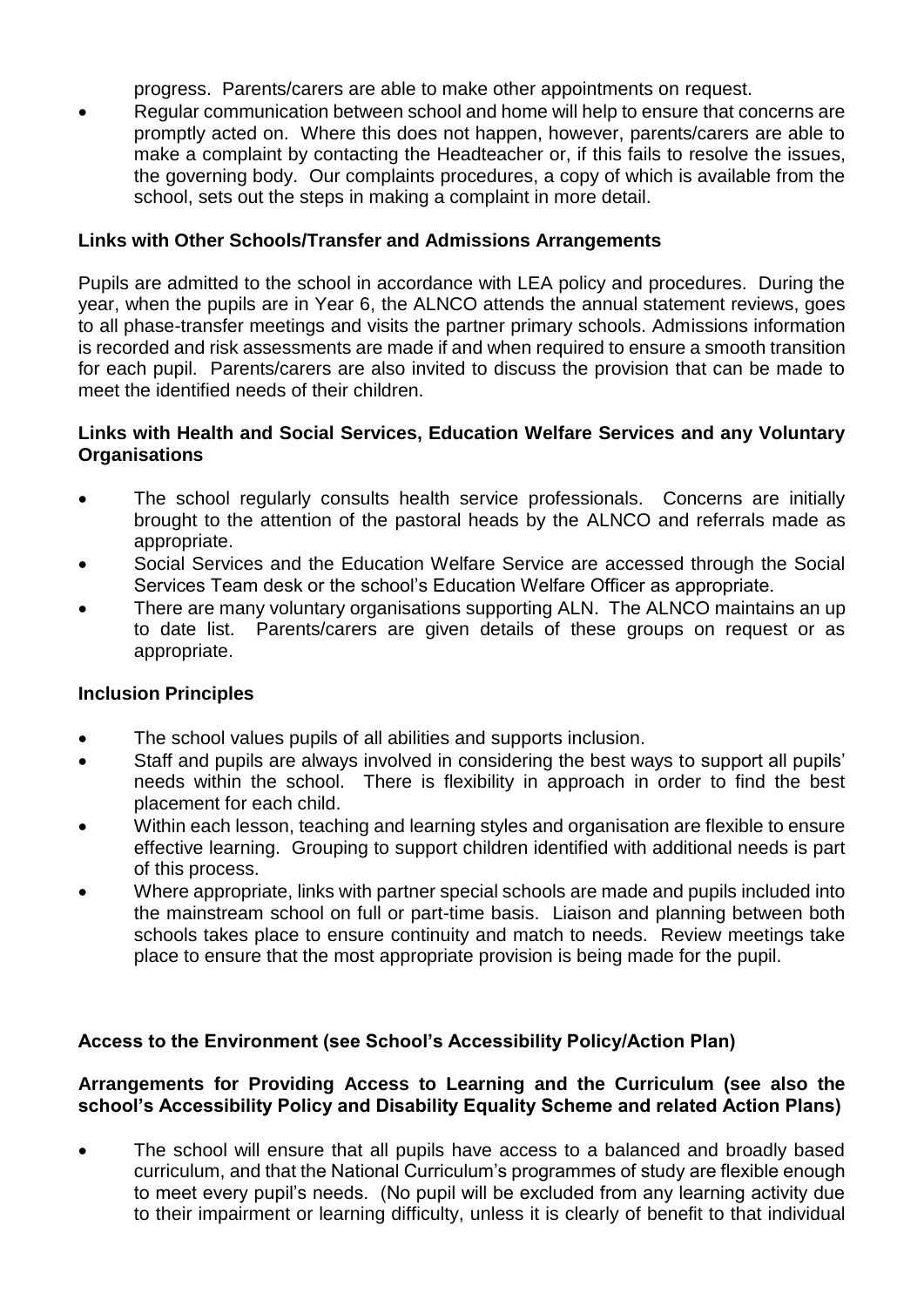and leads towards inclusion.)

- Learning opportunities should be absorbing, rewarding and effectively differentiated and the teaching styles diverse.
- Staff should work in a way to avoid the isolation of the pupils they are supporting and to encourage collaborative learning.
- Schemes of work and policies for each area of the curriculum are in place and are differentiated to include appropriate learning outcomes for all pupils.
- Differentiation takes a variety of forms within teacher planning. Learning intentions are made explicit with activities being adapted or planned separately, as appropriate. Alternative methods of responding or recording may also be planned for where this is appropriate.
- Pupils with sensory or mobility impairments or a specific learning difficulty may access the curriculum through specialist resources such as ICT where this is appropriate.
- The school seeks to ensure that the hidden curriculum and extra curricular activities are barrier free and do not exclude any pupils.

#### **Access to Information**

- All pupils requiring information in formats other than print have this provided.
- We adapt printed materials so that children with literacy difficulties can access them, or ensure access by pairing children/peer support/extra adult support.
- We provide alternatives to paper and pencil recording where appropriate, or provide access through peer/extra adult scribing.
- We use a range of assessment procedures within lessons (such as taping, role-play and drama, video, drawing) to ensure pupils with additional needs are able to demonstrate their achievement appropriately.

#### **Organisation of Teaching Groups**

On entry to the school, pupils are placed in classes according to their needs and abilities. ALN pupils who stay on into the 6<sup>th</sup> Form are allocated support according to their needs.

A number of LSA's are trained to deal with the physical, medical and personal needs of ALN pupil's. External agencies are closely involved in the training of support staff to ensure that the pupil's needs are correctly met.

#### **Withdrawal Support**

Pupils on the ALN register with literacy, numeracy, behavioural, motor skills and social skills difficulties access a range of withdrawal lessons, according to their needs. Withdrawal lessons are delivered by Learning Support Assistants and teachers, under the line management of the ALNCO. Specialist programmes of study, directly linked to the pupils' IDPs are delivered and diagnostic assessment is carried out in order to measure progress.

#### **Evaluating the success of the Schools ALN and Inclusion Policy**

Every year as part of our review and development planning processes, at both the whole school and subject department levels, we analyse data on the assessment of all pupils including those with ALN and low attainment. A range of comparative/benchmark data relating to the LEA, Wales and similar schools is used in the process and we use this analysis to identify and set targets/priorities for our School Development Plan.

Progress against these targets/priorities is reported to the governing body, who in turn report